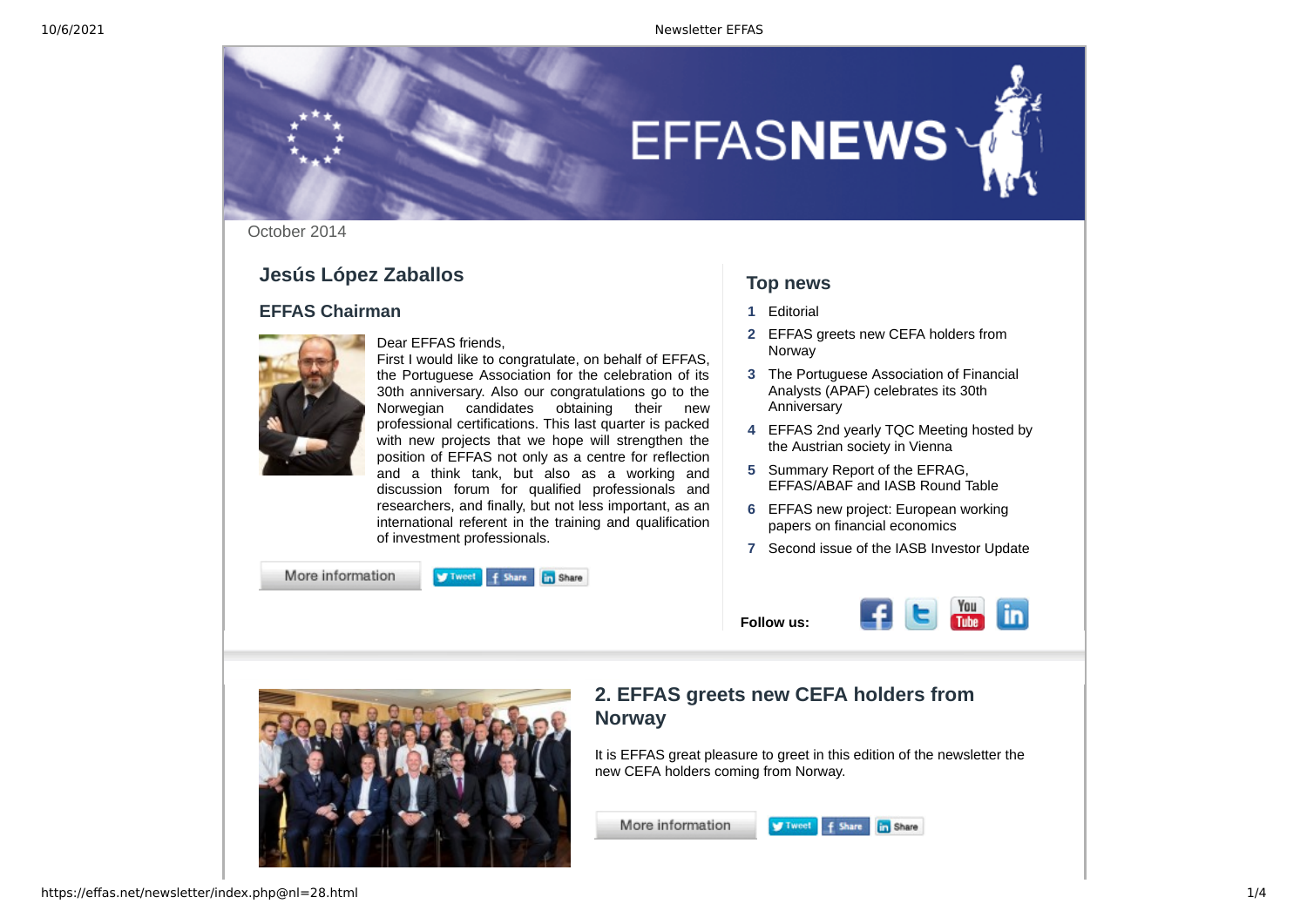#### **3. The Portuguese Association of Financial Analysts (APAF) celebrates its 30th Anniversary**

APAF, the Portuguese Association of Financial Analysts, celebrated in Lisbon its 30 years of activity on 16th September, 2014.This successful event was was attended by over 120 participants, among others financial analysts, investment advisers, members of APAF, professionals authorized to operate in the capital markets sector and by Mr. Jesus Lopez Zaballos, EFFAS Chairman.

More information L

**Tweet** f Share **En** Share





#### **4. EFFAS 2nd yearly TQC Meeting hosted by the Austrian society in Vienna**

On Monday 8 September 2014, the Austrian society had the pleasure to host in Vienna a meeting of the EFFAS Training and Qualification Commission. The most important findings were around the CEFA Common Exam for non European countries and a discussion on existing or new EFFAS diplomas - the latter comprising a Credit Analyst Program, a training for Company Valuation Experts and a Certified Treasury Manager certification.



#### **5. Summary Report of the EFRAG, EFFAS/ABAF and IASB Round Table held in Brussels on June 25, 2014**

EFRAG, EFFAS/ABAF and IASB joined forces to hold a series of events aimed at gathering input from the user community on a series of topical issues in financial reporting.

As part of this series of events, a Round Table was held on 25 June 2014 in Brussels to discuss the topic *"Investors and Advisers: What role can you play in ensuring quality financial reporting?"*

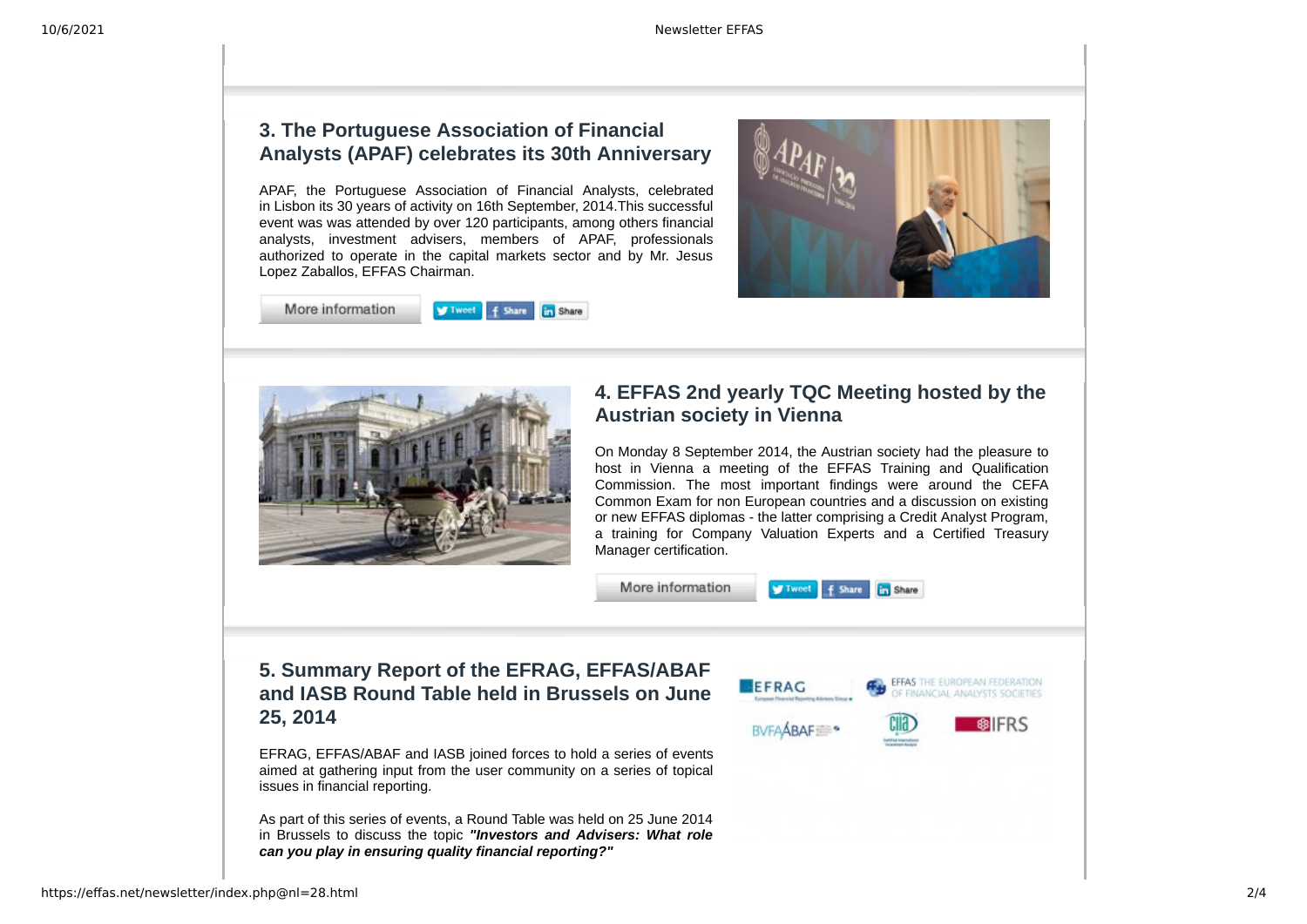10/6/2021 Newsletter EFFAS

## **6. EFFAS new project: European working papers on financial economics**

L

The aim of this new project will be to perform around 3-4 papers per year around key financial topics previously selected.

Tweet f Share in Share

| More information | V Tweet f Share in Share |  |
|------------------|--------------------------|--|
|                  |                          |  |

More information





### **7. Second issue of the IASB Investor Update**

Į.

The IASB *Investor Update* newsletter aims to make it easier for investors to keep up to speed on changes in the world of International Financial Reporting Standards and how those changes may affect an investor's day job.

Tweet f Share in Share

More information

# **EFFAS NATIONAL MEMBERS**